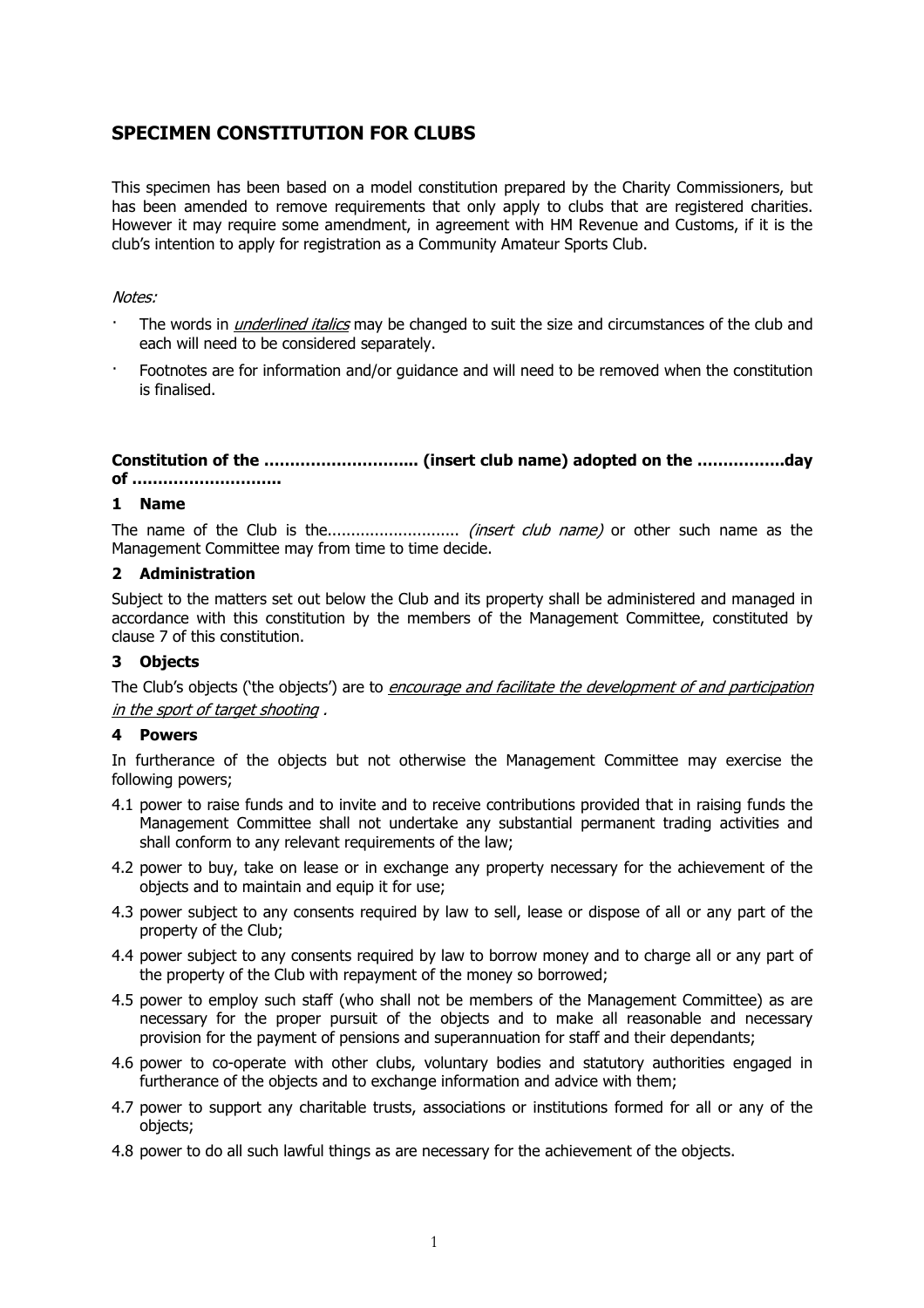# **5 Membership**

- 5.1 Membership of the Club shall be open to individuals who are interested in furthering the objects of the Club and who have paid the annual subscription as fixed from time to time by the Members present at the annual general meeting or any extra ordinary meeting called specifically for that purpose.
- 5.2 The Management Committee may unanimously and for good reason terminate the membership of any individual, provided that the individual concerned shall have the right to be heard by the Management Committee, accompanied by a friend or representative, before the final decision is made.
- 5.3 The Management Committee may create any class of member they deem necessary and may determine what benefits or rights such members may have, and may lay down procedures for the introduction of prospective new members to the Club. The exercise of any such powers by the Management Committee shall be subject to ratification by the next annual general meeting of the Club by means of appropriate amendment(s) to the byelaws of the Club.<sup>1</sup>

# **6 Honorary Officers**

 $\overline{a}$ 

At [the inaugural general meeting and] each [subsequent] annual general meeting of the Club the members shall elect from amongst themselves a chairman, a secretary and a treasurer, who shall hold office from the conclusion of the meeting.

# **7 Management Committee**

- 7.1 The Management Committee shall consist of not less than  $\hat{r}$ ive members and not more than eleven members being:
	- a) the honorary officers specified in the preceding clause; $<sup>2</sup>$ </sup>
	- b) not less than two and not more than  $\textit{seven}$  members elected at the annual general meeting who shall hold office from the conclusion of the meeting.
- 7.2. All members of the Management Committee must be full current members of the Club in their own right.
- 7.3 The Management Committee may in addition appoint two co-opted members but so that no-one may be appointed as a co-opted member if, as a result, more than one third of the members of the Management Committee would be co-opted members. Each appointment of a co-opted member shall be made at a special meeting of the Management Committee called under clause 10.1 and shall take effect from the end of that meeting unless the appointment is to fill a place which has not been vacated in which case the appointment shall run from the date when the post becomes vacant.
- 7.4 All the members of the Management Committee shall retire from office together at the end of the annual general meeting next after the date on which they came into office but they may be reelected or re-appointed.
- 7.5 The proceedings of the Management Committee shall not be invalidated by any vacancy among their number or by any failure to appoint or any defect in the appointment or qualification of a member.
- 7.6 No person shall be appointed as a member of the Management Committee who is aged under  $18$ or who would if appointed be disqualified under the provisions of clause 8.
- 7.7 No person shall be entitled to act as a member of the Management Committee whether on a first or any subsequent entry into office until after signing in the minute book of the Management Committee a declaration of acceptance and willingness to act in the trusts of the Club.

### **8 Determination of Membership of the Management Committee**

A member of the Management Committee shall cease to hold office if he or she:

<sup>&</sup>lt;sup>1</sup> The purpose of this provision is to enable prompt action to be taken in order to comply with any new statutory or regulatory requirements which may be *imposed.* 

<sup>&</sup>lt;sup>2</sup> The Club may wish to include provision for other elected post-holders, e.g. Club Captain, Police Liaison Officer, to be ex officio members of the *Management Committee.*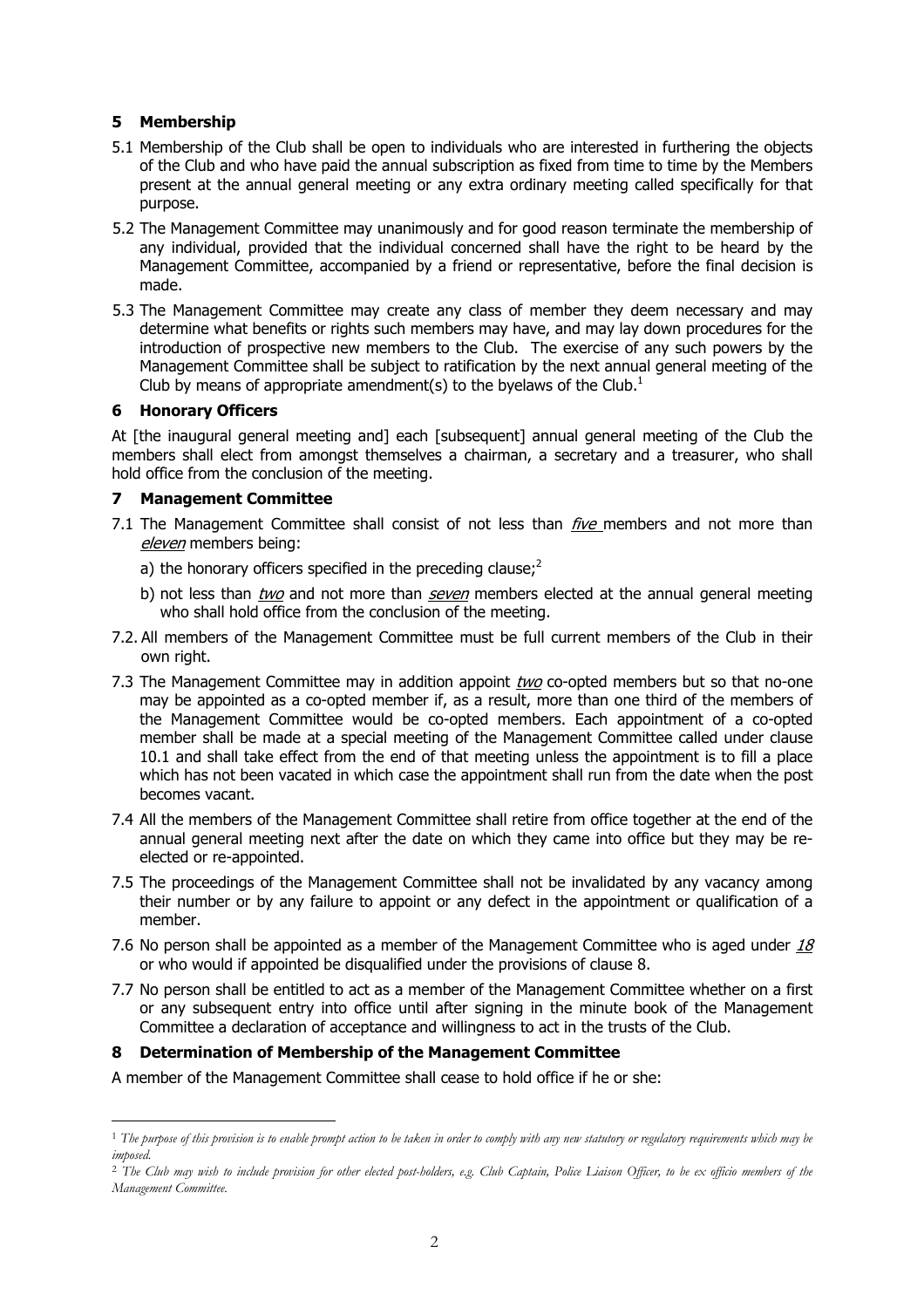- 8.1 ceases to be a full current member of the Club; or
- 8.2 becomes incapable by reason of mental disorder, illness or injury of managing and administering his or her own affairs; or
- 8.3 is absent without permission of the Management Committee from all their meetings held within a period of six months and the Management Committee resolve that his or her office be vacated; or
- 8.4 gives to the Management Committee notice that he or she wishes to resign with effect from a date at least one month after the date of the notice (unless there are exceptional reasons for shorter notice), but only if at least  $five^3$  members of the Management Committee remain in office when the notice of resignation is to take effect.

### **9 Management Committee Members not to be Personally Interested.**

- 9.1 Subject to the provision of sub-clause 9.2 no member of the Management Committee shall acquire any interest in property belonging to the Club (otherwise than as a trustee for the Club) or receive remuneration or be interested (otherwise than as a member of the Management Committee) in any contract entered into by the Management Committee.
- 9.2 Any member of the Management Committee for the time being who is a solicitor, accountant or other person engaged in a profession may charge and be paid all the usual professional charges for business done by him or her or his or her firm when instructed by the other members of the Management Committee to act in a professional capacity on behalf of the Club, provided that at no time shall a majority of the members of the Management Committee benefit under this provision and that a member of the Management Committee shall withdraw from any meeting at which his or her own instruction or remuneration, or that of his or her firm, is under discussion.

### **10 Meetings and Proceedings of the Management Committee**

- 10.1 The Management Committee shall hold at least two ordinary meetings each year. A special meeting may be called at any time by the chairman or by any *three* members of the Management Committee upon not less than *seven* days' notice being given to the other members of the Management Committee of the matters to be discussed but if the matters include appointment of a co-opted member then not less than 21 days' notice must be given. All notices must be given in writing.
- 10.2 The chairman shall act as chairman at meetings of the Management Committee. If the chairman is absent from any meeting, the members of the Management Committee present shall choose one of their number to be chairman of the meeting before any other business is transacted.
- 10.3 There shall be a quorum when at least *one-third* of the members of the Management Committee for the time being or *three* members of the Management Committee, whichever is the greater, are present at the meeting.
- 10.4 The Management Committee shall keep minutes, in books kept for the purpose, of the proceedings at meetings of the Management Committee and any sub-committee.
- 10.5 The Management Committee may from time to time make or alter the byelaws of the Club. Any such addition or alteration to the byelaws must be laid before the next annual general meeting of the Club for ratification. No byelaw, rule, standing order or other regulation may be made which is inconsistent with this constitution.
- 10.6 The Management Committee may appoint one or more advisory or sub-committees consisting of three or more members of the Management Committee for the purpose of making any enquiry or supervising or performing any function or duty which in the opinion of the Management Committee would be more conveniently undertaken or carried out by a sub-committee: provided that all acts and proceedings of any sub-committee shall be fully and promptly reported to the Management Committee.
- 10.7 The Management Committee shall ensure that at all times the club and its members shall comply with all legal requirements in force from time to time and any rules appertaining to the conduct of the activities being undertaken.

 $\overline{a}$ 

<sup>3</sup> *This number needs to be the same as the minimum number in Clause 7.1.*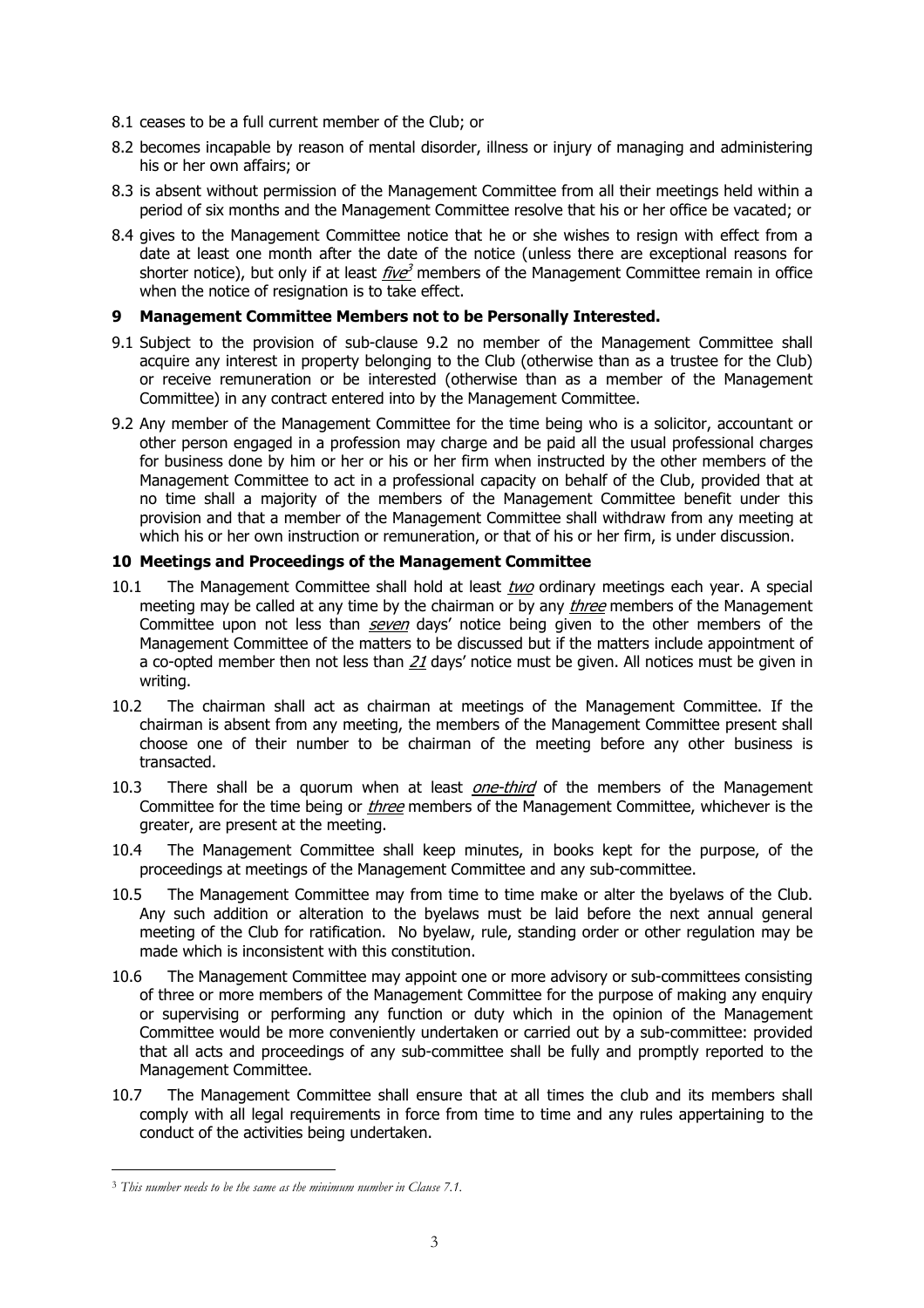# **11 Receipts and Expenditure**

- 11.1 The funds of the Club, including all donations, contributions and bequests, shall be paid into an account operated by the Management Committee in the name of the Club at such bank or building society as the Management Committee shall from time to time decide. The Club may operate more than one bank account. All cheques drawn on the Club's bank account must be signed by two members of the Management Committee.
- 11.2 The funds belonging to the Club shall be applied only in furthering the objects.

# **12 Property**

- 12.1 Subject to the provisions of sub-clause 12.2 of this clause, the Management Committee shall cause title to:
	- (a) all land held by or in trust for the Club; and
	- (b) all investments held by or on behalf of the Club; and
	- (c) all assets of the Club other than land and investments: $4$

to be vested in not less than *three* individuals appointed by them as holding trustees.<sup>5</sup> Holding trustees may be removed by the Management Committee at their pleasure and shall act in accordance with the lawful directions of the Management Committee. Provided that they act only in accordance with the lawful directions of the Management Committee, the holding trustees shall not be liable for acts and defaults of its members.

12.2 If a corporation entitled to act as a custodian trustee has not been appointed to hold the property of the Club, the Management Committee may permit any investments held by or in trust for the Club to be held in the name of a clearing bank, trust corporation or any stockbroking company which is a member of the International Stock Exchange (or any subsidiary of any such stockbroking company) as nominee for the Management Committee, and may pay such nominee reasonable and proper remuneration for acting as such.

### **13 Annual General Meeting**

- 13.1 There shall be an annual general meeting of the Club which shall be held each year within two months of the end of the Club's financial year or as soon after as is practicable.
- 13.2 Every annual general meeting shall be called by the Management Committee. The Secretary shall give at least  $21$  days' notice of the annual general meeting in writing to all the members of the Club. All members of the Club shall be entitled to attend and vote at the meeting.
- 13.3 The chairman of the Club then in office shall be the chairman of each annual and extraordinary general meeting, but if he is not present, before any other business is transacted, the persons present shall appoint a chairman of the meeting.
- 13.4 The Management Committee shall present to each annual general meeting the report and accounts of the Club for the preceding financial year.
- 13.5 Nominations for election to the Management Committee must be made by members of the Club in writing and must be in the hands of the Secretary to the Management Committee at least  $14$  days before the annual general meeting. The person nominated must confirm in writing his or her willingness to stand. Should nominees exceed vacancies, election shall be by ballot.

# **14 Special General Meetings**

The Management Committee may call a special general meeting of the Club at any time. If at least 20% of the Club membership or  $50$  members, whichever is less, request such a meeting in writing stating the business to be considered the Secretary shall call such a meeting. At least  $21$  days notice must be given. The notice calling the meeting must state the business to be discussed.

# **15 Procedure at General Meetings**

15.1 The Secretary or other person specially appointed by the Management Committee shall keep a full record of proceedings at every general meeting of the Club.

 $\overline{a}$ 

<sup>4</sup> *This will include trophies and club equipment.* 

<sup>5</sup> *If the Club owns land or investments then the appointment, removal, retirement or replacement of trustees will not be legally effective without the necessary legal documentation and formalities.*